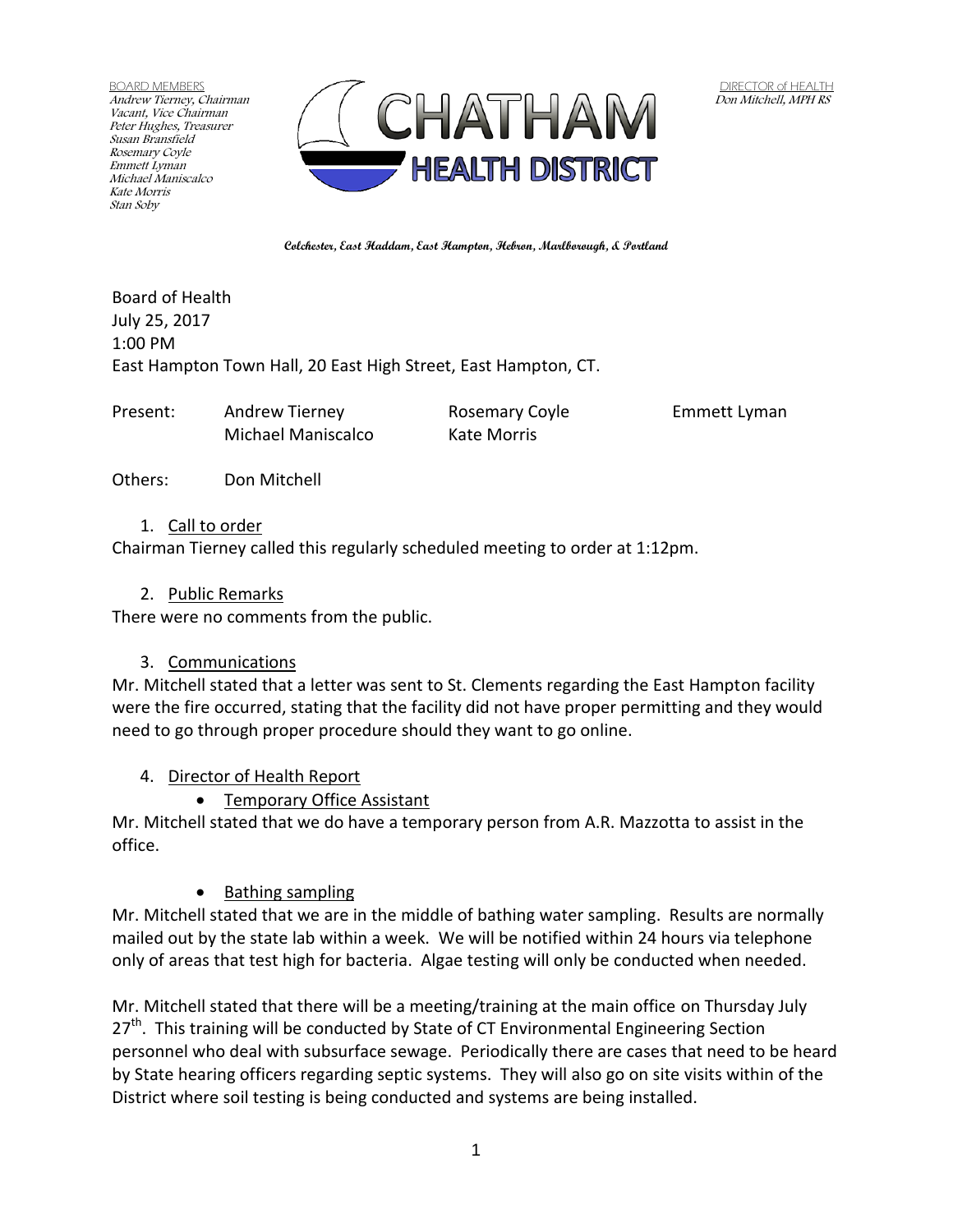#### 5. Old Business

## • Everbridge

Mr. Mitchell is still waiting to speak to the correct person in regarding to pricing and contract.

### Director's performance review

Mr. Tierney stated that he is awaiting two reviews and once received a Personnel, Policy, & Budget Committee meeting will be set.

## 6. New Business

## • Per Capita application

Mr. Mitchell noted receipt of correspondence stating that the Sate Per Capita will be fully funded at \$1.85.

## Lead Grant will not be available this year

Mr. Mitchell also noted receipt of correspondence that the Lead Grant would not be funded. This was a budgeted amount of a little over \$4500.

## • Significant health department actions and response

Mr. Mitchell stated that there have been two recent events.

-St. Clements fire event is ongoing. Mr. Mitchell noted earlier the letter sent regarding proper permitting. They will also require a zone change through Zoning to use the East Hampton facility as it is currently in a residential zone. Mr. Mitchell also noted that the attorney for St. Clements is also the attorney for the Chatham Health District. There are currently no cases in which Atty Slater is handling for the District and there is no contract. Consensus of the Board was to send a letter to sever the relationship due to possible conflict of interest with the District and some of the towns the District serves.

-A local restaurant failed a routine inspection and a re-inspection. Corrections have been made to several areas and a referral to the building department seemed to have them headed in the proper direction.

# Hoarding and other Social Service issues

Mr. Mitchell stated that there are more and more hoarding issues that have been coming in. We have been working with, and will continue to work with, Social Services, Building Official, and Fire Marshal on these cases.

# Chatham Health District at Community Events

Mr. Mitchell stated that staff has shown interest in having a presence at a couple community events. They will do a meet and greet at an East Haddam Farmers Market and have secured a booth at the Hebron Fair. The Hebron Fair is a 4 day event and requires staffing the entire time. Flu shots will be offered Friday during the fair. Recommendation was made by the Board to partner with other entities to share the booth.

7. Approval of April 25, 2017, May 30, 2017 and June 27, 2017 meeting minutes **Motion was made by Mr. Maniscalco, seconded by Ms. Coyle, to approve the minutes of April 25, 2017 as written. Vote was unanimous in favor with Mr. Lyman abstaining.**